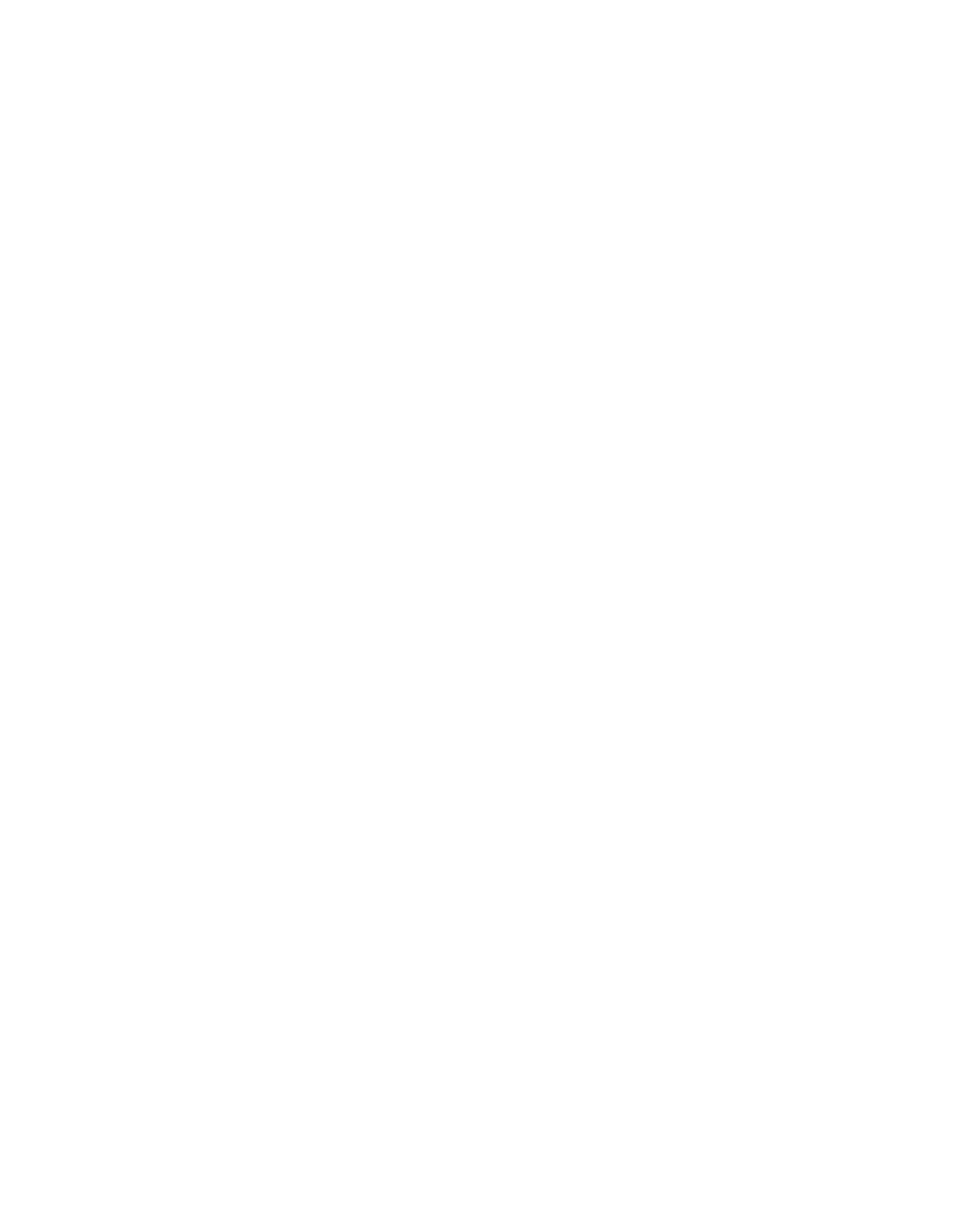# Interval observer approach to output stabilization of linear impulsive systems

Kwassi H. Degue  $^{a,b}$ 

Denis Efimov  $^{c,d}$ Jerome Le Ny<sup>a,b</sup>

 $a$  GERAD, Montréal (Québec) H3T 1J4, Canada

 $<sup>b</sup>$  Department of Electrical Engineering, Polytechnique</sup> Montréal, Montréal (Québec) H3T 1J4, Canada

 $c$  Non-A team  $Q$  Inria, Parc Scientifique de la Haute Borne, 59650 Villeneuve d'Ascq, France

 $d$  Department of Control Systems and Informatics, ITMO University, 197101 Saint Petersburg, Russia

kwassi-holali.degue@polymtl.ca Denis.Efimov@inria.fr jerome.le-ny@polymtl.ca

April 2017

Les Cahiers du GERAD G–2017–28

Copyright  $\odot$  2017 GERAD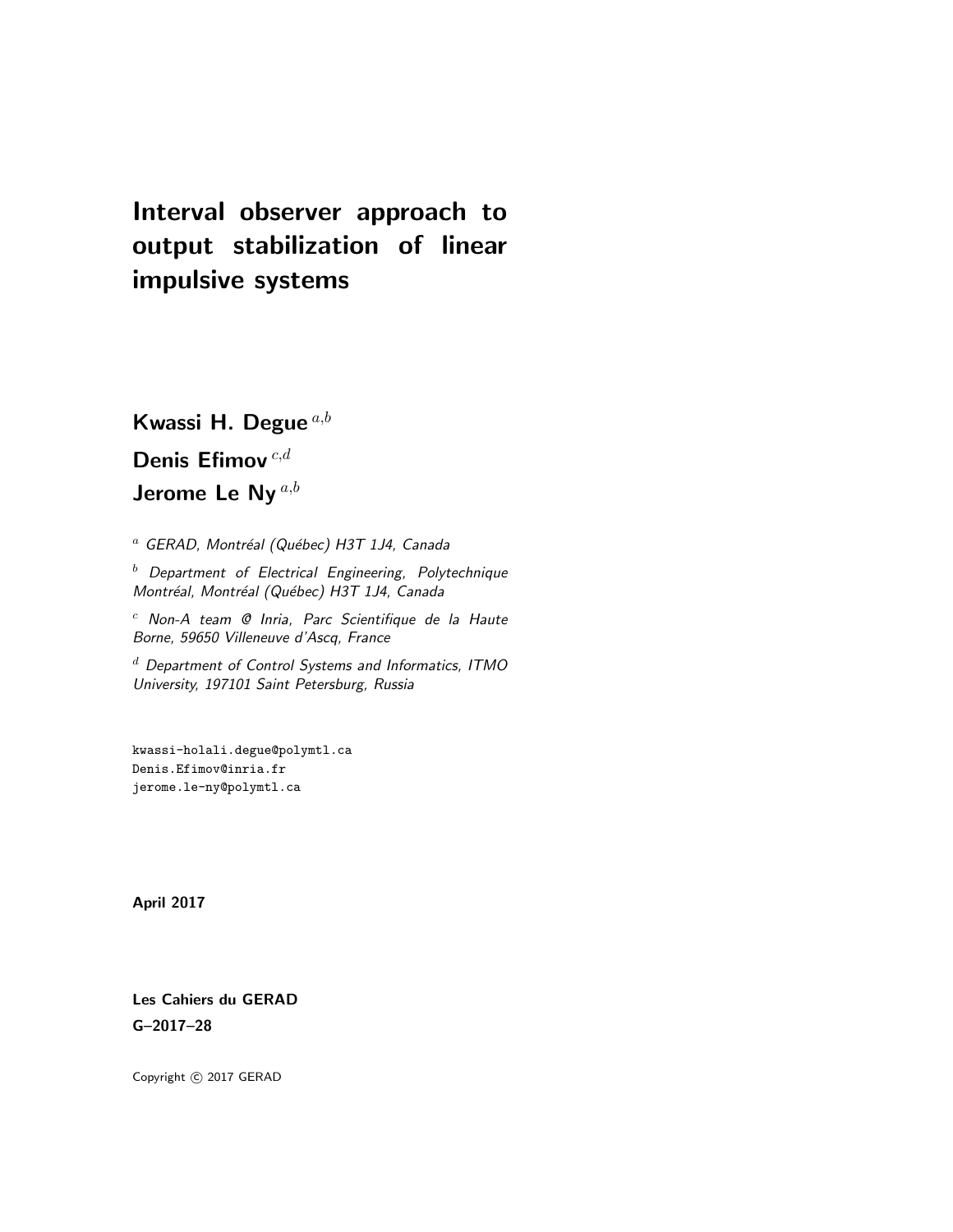Abstract: The problem of output stabilization is studied for a class of linear hybrid systems subject to signal uncertainties: linear impulsive systems under dwell-time constraints. Two problems are considered. First, an interval observer estimating the set of admissible values for the state is designed. Next, an output stabilizing feedback design problem is studied where the stability is checked using linear matrix inequalities (LMIs). To the best of our knowledge, interval observer approach has never been proposed for the stabilization of this class of hybrid systems. Efficiency of the proposed approach is demonstrated by computer experiments for Fault Detection and Isolation (FDI) and Fault-Tolerant Control (FTC) of a power split device with clutch for heavy-duty military vehicles.

Keywords: Interval estimation, linear impulsive systems and control, stabilization

**Acknowledgments:** This work was supported in part by the Government of Russian Federation (Grant 074-U01) and the Ministry of Education and Science of Russian Federation (Project 14.Z50.31.0031).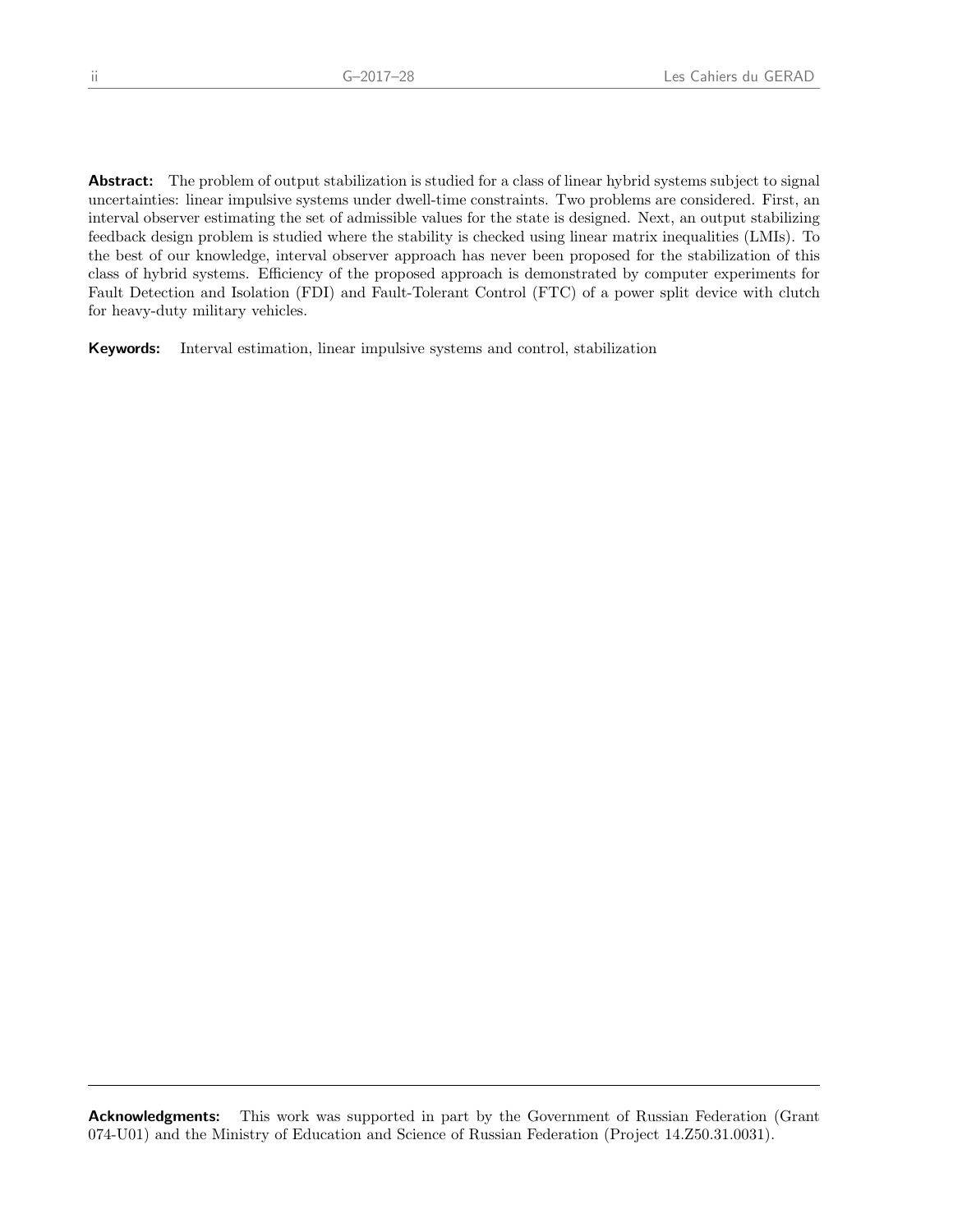# 1 Introduction

Impulsive systems are an important class of hybrid systems that include both continuous and discrete event dynamics. The continuous dynamics are generally represented by differential equations and the discrete one by switching laws, which govern discontinuous jumps of continuous states [\[17,](#page-12-0) [15\]](#page-12-1). The instants of these jumps can be time-dependent or state-dependent [\[3,](#page-11-0) [17\]](#page-12-0). Many systems can be modeled as impulsive ones [\[10\]](#page-12-2). Biological systems and intelligent vehicle/highway ones are some examples. Impulsive system stabilization is an important problem treated in the literature  $[4, 5, 7]$  $[4, 5, 7]$  $[4, 5, 7]$  $[4, 5, 7]$  $[4, 5, 7]$ . When all uncertainty is included in corresponding intervals or polytopes, synthesis of a conventional controller using the estimates of true values of the state may be complicated [\[1,](#page-11-4) [22\]](#page-12-3). In such a case the problem of pointwise estimation can be substituted by the interval one [\[9\]](#page-12-4). Using input-output measurements an observer has to estimate the set of admissible values (interval) for the state at each instant of time [\[18\]](#page-12-5). A major advantage of interval estimation is that it allows many types of uncertainties to be taken into account in the system [\[14\]](#page-12-6).

Control of impulsive systems has been studied in previous works  $[4, 5, 6, 20]$  $[4, 5, 6, 20]$  $[4, 5, 6, 20]$  $[4, 5, 6, 20]$  $[4, 5, 6, 20]$  $[4, 5, 6, 20]$  $[4, 5, 6, 20]$ . In general in the existing literature, disturbances or uncertain parameters are such that the design of observers that can converge to the true values of the state is assumed to be possible. The problem of control design of impulsive systems becomes very challenging when one has to take into account the presence of a disturbance or uncertain parameters whose values should be considered to be an interval, rather than a single point measurement. The use of interval observer approach can be a solution in these cases [\[13,](#page-12-8) [12\]](#page-12-9).

This paper sets out to make a contribution at two levels. Firstly, an extension of the results from [\[4\]](#page-11-1) on input-to-state stability analysis for linear impulsive systems is proposed. Secondly, using the interval observer from [\[10\]](#page-12-2), a stabilizing control design based on interval observers as in [\[13,](#page-12-8) [12\]](#page-12-9) is presented. Since the interval estimates satisfy  $x(t) \leq x(t) \leq \bar{x}(t)$  for all  $t \geq 0$ , then the stabilization of the bounds  $x(t)$  and  $\bar{x}(t)$ , which are considered as outputs of an interval observer, ensures the same property for the considered linear impulsive system. To the best of our knowledge, the interval observer approach has never been proposed for the stabilization of this class of hybrid systems.

The outline of the paper is as follows. Some basic facts from the theories of interval estimation and hybrid systems are given in Section [2.](#page-4-0) In Section [3](#page-5-0) we investigate the necessary results from hybrid systems robust stability under ranged dwell-time, which are applied in Sections [3](#page-5-0) and [5](#page-7-0) to design respectively the interval observer and the controller. Finally, the methodology is applied to Fault Detection and Isolation (FDI) and Fault-Tolerant Control (FTC) of a power split device with clutch for heavy-duty military vehicles in Section [6](#page-8-0) in order to demonstrate the efficiency of the developed technique.

#### <span id="page-4-0"></span>2 Preliminaries

The real and integer numbers are denoted by  $\mathbb R$  and  $\mathbb Z$  respectively,  $\mathbb R_+ = \{ \tau \in \mathbb R : \tau \geq 0 \}$  and  $\mathbb Z_+ = \mathbb Z \cap \mathbb R_+$ . Euclidean norm for a vector  $x \in \mathbb{R}^n$  will be denoted as  $|x|$ , the symbol  $|A|$  for a matrix  $A \in \mathbb{R}^{n \times n}$  corresponds to the induced matrix norm. The sequence of integers 1, ..., n is denoted as  $\overline{1,n}$ . The symbols  $I_n$  and  $E_{n\times m}$ denote the identity matrix with dimension  $n \times n$  and the matrix with all elements equal to 1 with dimensions  $n \times m$ , respectively. For a bounded input  $u : \mathbb{R}_+ \to \mathbb{R}$  the symbol  $||u||_{[t_0,t_1]}$  denotes its  $L_{\infty}$  norm

$$
||u||_{[t_0,t_1]} = \sup_{t \in [t_0,t_1]} |u(t)|,
$$

if  $t_1 = +\infty$  then we simply write  $||u||$ . We denote as  $\mathcal{L}_{\infty}$  the set of all inputs u with the property  $||u|| < \infty$ . matrix  $A \in \mathbb{R}^{n \times n}$  is called Metzler if all its elements outside the main diagonal are nonnegative, *i.e.*  $A_{i,j} \ge 0$ for  $1 \leq i \neq j \leq n$ . The vector of the eigenvalues of the matrix A is denoted as  $\lambda(A)$ .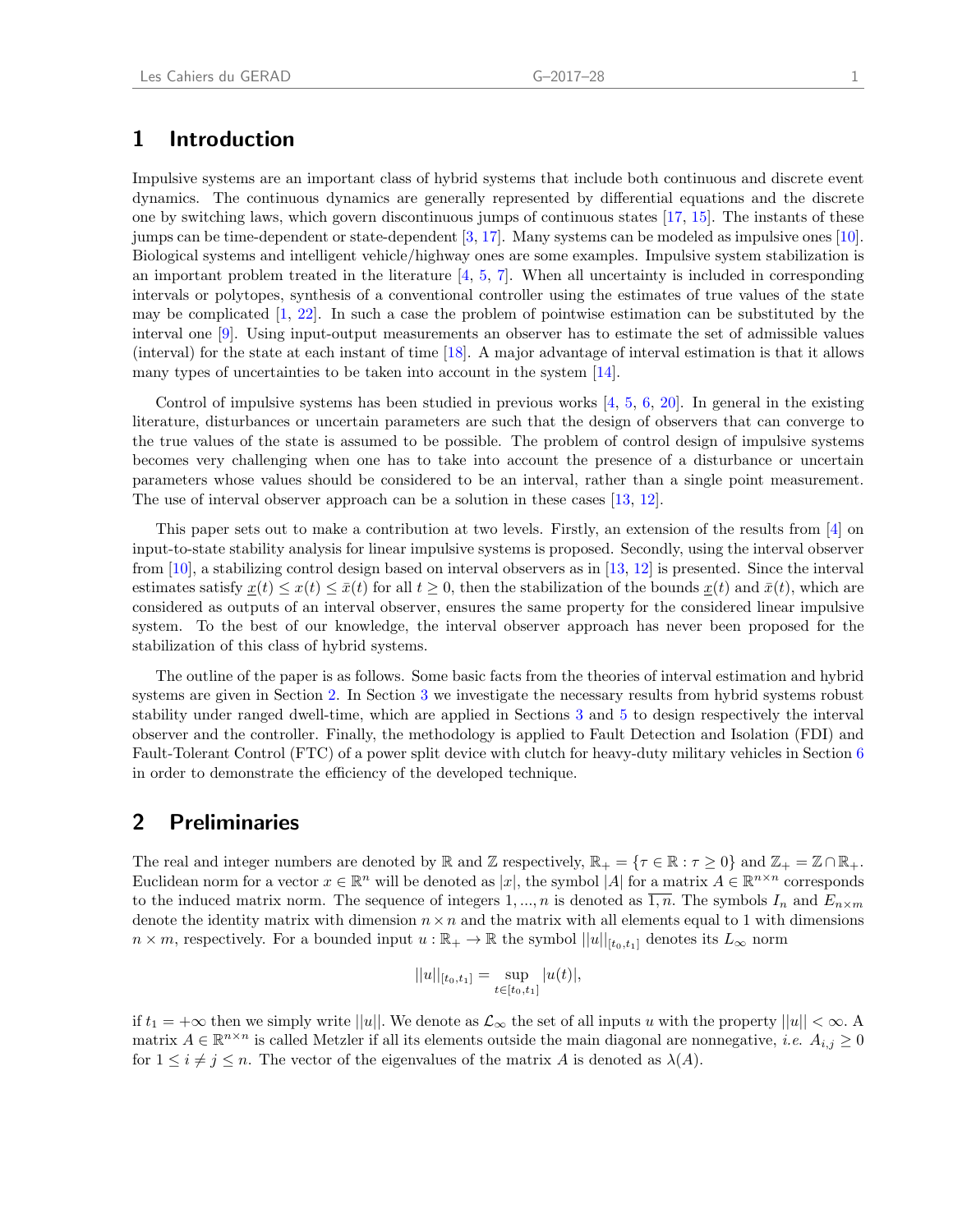#### 2.1 Interval relations

For two vectors  $x_1, x_2 \in \mathbb{R}^n$  or matrices  $A_1, A_2 \in \mathbb{R}^{n \times n}$ , the relations  $x_1 \leq x_2$  and  $A_1 \leq A_2$  are understood elementwise. The relation  $P \prec 0$  ( $P \succ 0$ ) means that the matrix  $P \in \mathbb{R}^{n \times n}$  is negative (positive) definite, the class of such matrices is denoted as  $S_{\succ 0}^n$  ( $S_{\prec 0}^n$ ). Given a matrix  $A \in \mathbb{R}^{m \times n}$ , define  $A^+ = \max\{0, A\}$ ,  $A^{-} = A^{+} - A$  (similarly for vectors) such that the matrix of absolute values of all elements  $|A|_{\text{abs}} = A^{+} + A^{-}$ .

**Lemma 1** [\[11\]](#page-12-10) Let  $x \in \mathbb{R}^n$  be a vector variable,  $\underline{x} \leq x \leq \overline{x}$  for some  $\underline{x}, \overline{x} \in \mathbb{R}^n$ .

(1) If  $A \in \mathbb{R}^{m \times n}$  is a constant matrix, then

<span id="page-5-1"></span>
$$
A^{+}\underline{x} - A^{-}\overline{x} \le Ax \le A^{+}\overline{x} - A^{-}\underline{x}.
$$
\n<sup>(1)</sup>

(2) If  $A \in \mathbb{R}^{m \times n}$  is a matrix variable and  $\underline{A} \leq A \leq \overline{A}$  for some  $\underline{A}, \overline{A} \in \mathbb{R}^{m \times n}$ , then

$$
\underline{A}^+ \underline{x}^+ - \overline{A}^+ \underline{x}^- - \underline{A}^- \overline{x}^+ + \overline{A}^- \overline{x}^- \leq Ax
$$
\n
$$
\leq \overline{A}^+ \overline{x}^+ - \underline{A}^+ \overline{x}^- - \overline{A}^- \underline{x}^+ + \underline{A}^- \underline{x}^-.
$$
\n(2)

Furthermore, if  $-\overline{A} = \underline{A} \leq 0 \leq \overline{A}$ , then the inequality [\(2\)](#page-5-1) can be simplified:  $-\overline{A}(\overline{x}^+ + \underline{x}^-) \leq Ax \leq \overline{A}(\overline{x}^+ + \underline{x}^-)$ .

#### 2.2 Stability of hybrid systems under ranged dwell-time

Consider an impulsive linear system with external inputs

<span id="page-5-4"></span><span id="page-5-2"></span>
$$
\dot{x}(t) = Ax(t) + f(t) \quad \forall t \in [t_i, t_{i+1}), \ i \in \mathbb{Z}_+, \n x(t_{i+1}) = Gx(t_{i+1}^-) + g(t_{i+1}) \quad \forall i \ge 1,
$$
\n(3)

where  $x(t) \in \mathbb{R}^n$  is the state vector and  $x(t_{i+1}^-)$  is the left-sided limit of  $x(t)$  for  $t \to t_{i+1}$ ;  $A, G \in \mathbb{R}^{n \times n}$ ;  $f: \mathbb{R}_+ \to \mathbb{R}^n$ ,  $f \in \mathcal{L}_{\infty}$  is the input for  $t \in [t_i, t_{i+1})$ ;  $g: \mathbb{R}_+ \to \mathbb{R}^n$ ,  $g \in \mathcal{L}_{\infty}$  is the input at time instants  $t_{i+1}$ for all  $i \geq 1$ . The sequence of impulse events  $t_i$  with  $i \in \mathbb{Z}_+$  is assumed to be positively incremental, *i.e.*  $T_i = t_{i+1} - t_i > 0$  and  $t_0 = 0$ .

**Theorem 1** [\[4\]](#page-11-1) Consider the system [\(3\)](#page-5-2) with  $||f||_{\infty} = ||g||_{\infty} = 0$  and a ranged dwell-time  $T_i \in [T_{\min}, T_{\max}]$ for all  $i \in \mathbb{Z}_+$ , where  $0 < T_{\min} \leq T_{\max} < +\infty$  are given constants. Then it is asymptotically stable provided that there exist matrices  $P \in S^n_{\succ 0}$  and  $Q \in S^n_{\succ 0}$  such that for all  $\theta \in [T_{\min}, T_{\max}]$ 

<span id="page-5-3"></span>
$$
G^T e^{A^T \theta} P e^{A \theta} G - P = -Q. \tag{4}
$$

The proof of the above theorem is based on the fact that in this case  $W(x) = x^{\mathrm{T}} P x$  is a Lyapunov function for  $(3)$  at discrete instants of time  $t_i$ .

# <span id="page-5-0"></span>3 Robust stability of hybrid systems under ranged dwell-time

Following [\[8,](#page-11-6) [19\]](#page-12-11), robustness with respect to the inputs f and g can be proven (see the definition of the input-to-state stability (ISS) property given in those works).

**Lemma 2** Consider system [\(3\)](#page-5-2) with a ranged dwell-time  $T_i \in [T_{\min}, T_{\max}]$  for all  $i \in \mathbb{Z}_+$ , where  $0 \le T_{\min} \le$  $T_{\text{max}} < +\infty$  are given constants. Then, provided that there exist matrices  $P \in S_{\succ 0}^n$  and  $Q \in S_{\succ 0}^n$  such that for all  $\theta \in [T_{\min}, T_{\max}]$  the LMI [\(4\)](#page-5-3) is satisfied, [\(3\)](#page-5-2) is ISS and the following asymptotic gain is guaranteed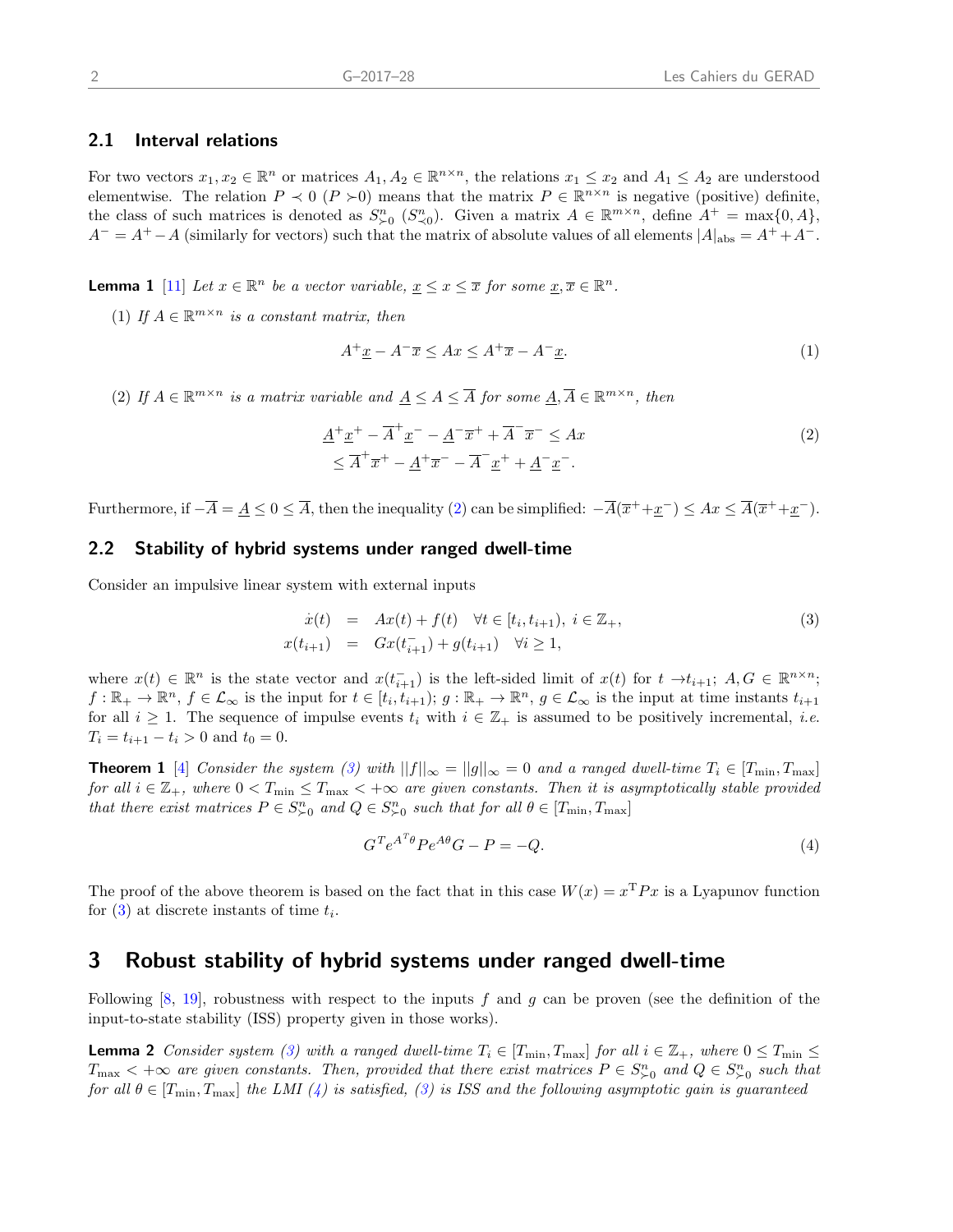$$
\lim_{t \to +\infty} |x(t)| \le [\rho_{P,Q,W} ||g||_{\infty} + T_{\max}(1 +
$$
\n(5)

$$
\rho_{P,Q,W}|G|\varrho(A))||f||_{\infty}]\varrho(A),
$$

$$
\rho_{P,Q,W} = \frac{\sqrt{\frac{\lambda_{\max}(W)}{\lambda_{\min}(P)}}}{1 - \sqrt{\frac{\lambda_{\max}(P) - \frac{1}{2}\lambda_{\min}(Q)}{\lambda_{\min}(P)}}},
$$
(6)

where  $W = P + \sup_{\theta \in [T_{\min}, T_{\max}]} 2PGe^{A\theta}Qe^{A^T\theta}G^TP$  and  $\varrho(A) = \begin{cases} e^{\mu(A)T_{\max}} & \mu(A) > 0 \\ 1 & \mu(A) < 0 \end{cases}$ 1  $\mu(A) \leq 0$ ,

for  $\mu(A) = \max_{i=\overline{1,n}} \lambda(\frac{A+A^T}{2})$  $\frac{(-A^{2})}{2}$ ) being a logarithmic norm of the matrix A.

This result implies that [\(3\)](#page-5-2) has bounded solutions for any bounded inputs f and g if the LMI [\(4\)](#page-5-3) is valid. All proofs are skipped due to the space limitation.

## 4 Interval observer

Consider a hybrid (impulsive) linear system

<span id="page-6-0"></span>
$$
\dot{x}(t) = Ax(t) + Bu(t) + f(t) \quad \forall t \in [t_i, t_{i+1}), i \in \mathbb{Z}_+,
$$
\n
$$
x(t_{i+1}) = Gx(t_{i+1}^-) + Du(t_{i+1}) + g(t_{i+1}) \quad \forall i \ge 1,
$$
\n
$$
y(t) = Cx(t) + v(t),
$$
\n(7)

where  $x(t) \in \mathbb{R}^n$  is the state vector and  $x(t_{i+1}^-)$  is the left-sided limit of  $x(t)$  for  $t \to t_{i+1}$ ;  $u(t) \in \mathbb{R}^m$  is the control;  $A, G \in \mathbb{R}^{n \times n}$ ;  $B, D \in \mathbb{R}^{n \times m}$ ;  $f : \mathbb{R}_+ \to \mathbb{R}^n$ ,  $f \in \mathcal{L}_{\infty}$  is the input for  $t \in [t_i, t_{i+1})$ ;  $g : \mathbb{R}_+ \to \mathbb{R}^n$ ,  $g \in \mathcal{L}_{\infty}$  is the input at time instants  $t_{i+1}$  for  $i \geq 1$ ;  $y(t) \in \mathbb{R}^p$  is the output signal available for measurements;  $v \in \mathcal{L}_{\infty}$  is the measurement noise;  $C \in \mathbb{R}^{p \times n}$ . As before, the sequence of impulse events  $t_i$  with  $i \in \mathbb{Z}_+$  is assumed to be positively incremental, *i.e.*  $T_i = t_{i+1} - t_i > 0$  and  $t_0 = 0$ .

We need the following Assumptions for system [\(7\)](#page-6-0)

**Assumption 1** Let  $T_i = t_{i+1} - t_i \in [T_{\min}, T_{\max}]$  for all  $i \in \mathbb{Z}_+$ , where  $0 \le T_{\min} \le T_{\max} < +\infty$  are given constants.

<span id="page-6-1"></span>**Assumption 2** There exist matrices  $L \in \mathbb{R}^{n \times p}$ ,  $M \in \mathbb{R}^{n \times p}$ ,  $P \in S_{\succ 0}^n$  and  $Q \in S_{\succ 0}^n$  such that

i) the LMI

<span id="page-6-2"></span> $(G - MC)^{T}e^{(A - LC)^{T}\theta}Pe^{(A - LC)\theta}(G - MC) - P = -Q$  (8)

- holds for all  $\theta \in [T_{\min}, T_{\max}];$
- ii) the matrix  $(A LC)$  is Metzler;
- iii) the matrix  $(G MC)$  is nonnegative.

When Assumption [2.](#page-6-1)i holds, the quadratic form  $W(x) = x^{\mathrm{T}} P x$  is a discrete-time Lyapunov function for the LTI discrete-time system  $z_{i+1} = e^{(A-LC)\theta} (G - MC) z_i$  for all  $\theta \in [T_{\min}, T_{\max}]$  and  $i \in \mathbb{Z}_+$  by Theorem [1.](#page-5-4)

#### Assumption 3 Let

i) two functions  $f, \overline{f} : \mathbb{R}_+ \to \mathbb{R}^n$ ,  $f, \overline{f} \in \mathcal{L}_{\infty}$  be given such that  $f(t) \leq f(t) \leq \overline{f}(t) \quad \forall t \in \mathbb{R}_+;$ 

ii) two functions  $g, \overline{g} : \mathbb{R}_+ \to \mathbb{R}^n$ ,  $g, \overline{g} \in \mathcal{L}_{\infty}$  be given such that

<span id="page-6-3"></span>
$$
g(t) \le g(t) \le \bar{g}(t) \quad \forall t \in \mathbb{R}_+;
$$

iii) a constant  $0 \leq V \leq +\infty$  be given such that  $||v|| < V$ .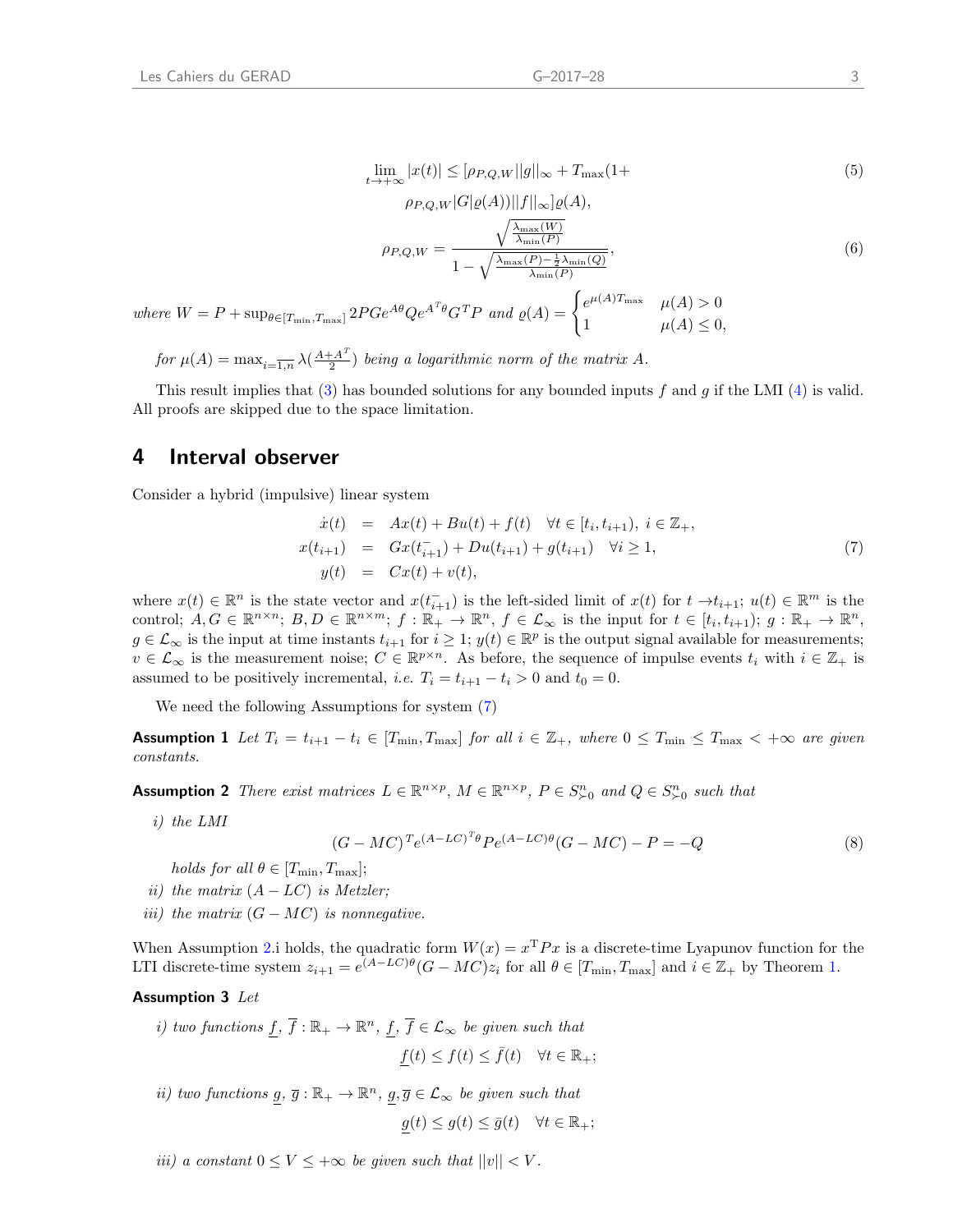Assumption [1](#page-6-2) is common in the existing literature concerning observer design, and it implies that the intervals of time between switching are lower and upper bounded. Assumptions [2.](#page-6-1)ii and [2.](#page-6-1)iii are essential for the approach but are rather restrictive. They can be relaxed using a transformation of coordinates [\[23\]](#page-12-12), but such a relaxation will lead to a more complex notation and it is omitted here for brevity. Assumptions [3.](#page-6-3)i and [3.](#page-6-3)ii state that the inputs of the hybrid system [\(7\)](#page-6-0) are known up to some interval errors  $f(t)-f(t)$  and  $\bar{g}(t)-g(t)$ . Assumption [3.](#page-6-3)iii suggests an upper bound  $V$  for the amplitude of the noise  $v$ .

Under the introduced Assumptions an interval observer equation for [\(7\)](#page-6-0) takes the form

<span id="page-7-1"></span>
$$
\begin{aligned}\n\dot{x}(t) &= (A - LC)\dot{x}(t) + Ly(t) + Bu(t) + \underline{f}(t) \\
&\quad -\overline{L}V \,\forall t \in [t_i, t_{i+1}), \\
\dot{x}(t_{i+1}) &= (G - MC)\dot{x}(t_{i+1}) + My(t_{i+1}) \\
&\quad + Du(t_{i+1}) + \underline{g}(t_{i+1}) - \overline{M}V, \\
\dot{x}(t) &= (A - LC)\overline{x}(t) + Ly(t) + Bu(t) + \overline{f}(t) \\
&\quad + \overline{L}V \,\forall t \in [t_i, t_{i+1}), \\
\overline{x}(t_{i+1}) &= (G - MC)\overline{x}(t_{i+1}^-) + My(t_{i+1}) \\
&\quad + Du(t_{i+1}) + \overline{g}(t_{i+1}) + \overline{M}V,\n\end{aligned}
$$
\n(9)

 $\forall i \in \mathbb{Z}_+$ , where  $\underline{x}(t) \in \mathbb{R}^n$  and  $\overline{x}(t) \in \mathbb{R}^n$  are the lower and the upper interval estimates for the state  $x(t)$ , respectively,  $\overline{L} = (L^+ + L^-)E_{p\times 1}$  and  $\overline{M} = (M^+ + M^-)E_{p\times 1}$ .

**Theorem 2** [\[10\]](#page-12-2) Let Assumptions [2.](#page-6-1)ii, 2.iii and [3](#page-6-3) be satisfied. Then in  $(7)$ ,  $(9)$ ,

<span id="page-7-2"></span>
$$
\underline{x}(t) \le x(t) \le \bar{x}(t) \quad t > 0 \tag{10}
$$

provided that  $\underline{x}(0) \leq \overline{x}(0) \leq \overline{x}(0)$ . If  $x \in \mathcal{L}_{\infty}$  and Assumptions [1](#page-6-2) and [2.](#page-6-1)i are valid, then  $\underline{x}, \overline{x} \in \mathcal{L}_{\infty}$ .

# <span id="page-7-0"></span>5 Control design

The idea of this work consists in solving the stabilization problem for the completely known system [\(9\)](#page-7-1) instead of [\(7\)](#page-6-0). Under conditions of Theorem [2,](#page-7-2) if both  $x(t)$  and  $\bar{x}(t)$  converge to zero, then the state  $x(t)$ also has to converge to zero, and boundedness of  $x(t)$  follows by the same property of  $x(t)$  and  $\bar{x}(t)$ . In this case the signal  $y(t)$  is treated in the system [\(9\)](#page-7-1) as a state dependent disturbance.

**Corollary 1** Let Assumptions [2.](#page-6-1)ii, 2.iii and [3](#page-6-3) be satisfied, then

$$
|y(t)| \leq |C|(|\underline{x}(t)| + |\bar{x}(t)|), \quad \forall t \in \mathbb{R}_+.
$$

Hence, one has to stabilize the system  $(9)$  uniformly (or robustly) with respect to a Lipschitz nonlinearity y. The control is chosen as a conventional state linear feedback

<span id="page-7-3"></span>
$$
u(t) = \underline{Kx}(t) + \overline{Kx}(t), \forall t \in [t_i, t_{i+1}),
$$
  

$$
u(t_{i+1}) = \underline{Jx}(t_{i+1}^-) + \overline{Jx}(t_{i+1}^-),
$$
 (11)

where  $\underline{K}$ ,  $\overline{K}$ ,  $\underline{J}$  and  $\overline{J}$  are four feedback gains to be designed. When substituting the control [\(11\)](#page-7-3) into [\(9\)](#page-7-1), it follows that

<span id="page-7-4"></span>
$$
\begin{aligned}\n\dot{\underline{x}}(t) &= (A - LC + B\underline{K})\underline{x}(t) + Ly(t) + B\overline{K}\bar{x}(t) + \underline{f}(t) \\
&- \overline{L}V \,\forall t \in [t_i, t_{i+1}), \\
\underline{x}(t_{i+1}) &= (G - MC + D\underline{J})\underline{x}(t_{i+1}^-) + My(t_{i+1}) \\
&+ D\overline{J}\overline{x}(t_{i+1}^-) + \underline{g}(t_{i+1}) - \overline{M}V,\n\end{aligned} \tag{12}
$$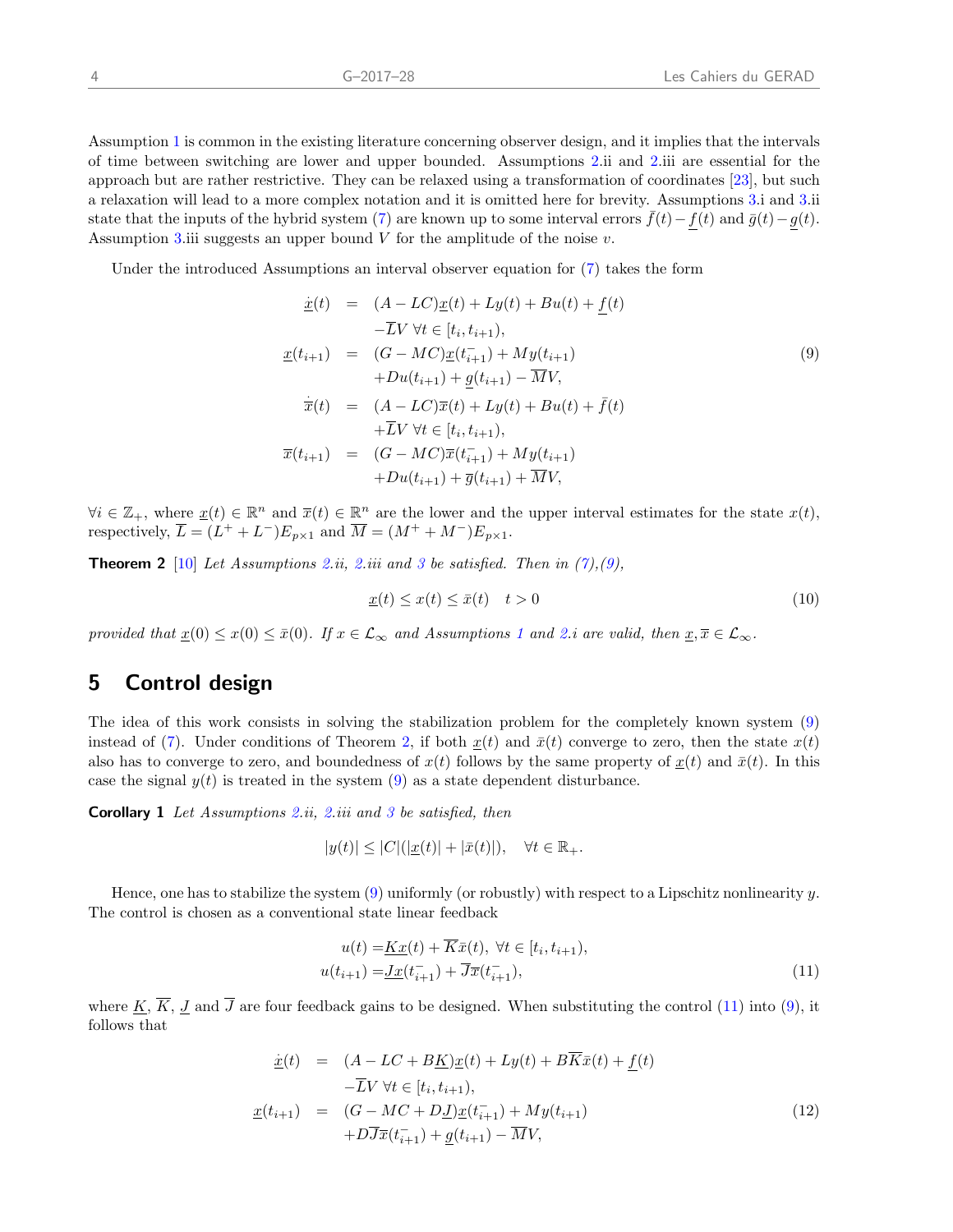$$
\dot{\overline{x}}(t) = (A - LC + B\overline{K})\overline{x}(t) + Ly(t) + B\underline{K}\underline{x}(t) + \overline{f}(t) \n+ \overline{L}V \,\forall t \in [t_i, t_{i+1}), \n\overline{x}(t_{i+1}) = (G - MC + D\overline{J})\overline{x}(t_{i+1}^{-}) + My(t_{i+1}) \n+ D\underline{J}\underline{x}(t_{i+1}^{-}) + \overline{g}(t_{i+1}) + \overline{M}V,
$$

and it is necessary to analyse stability of this nonlinear system. Let us introduce  $\varepsilon(t) = [\underline{x}^T(t) \ \overline{x}^T(t)]^T$  and the matrices

$$
R = \begin{bmatrix} A - LC + BK & B\overline{K} \\ B\underline{K} & A - LC + B\overline{K} \end{bmatrix},
$$
  
\n
$$
S = \begin{bmatrix} G - MC + D\underline{J} & D\overline{J} \\ D\underline{J} & G - MC + D\overline{J} \end{bmatrix},
$$
  
\n
$$
\delta(t) = \begin{bmatrix} \frac{f(t) - \overline{L}V}{\overline{f}(t) + \overline{L}V} \end{bmatrix}, \ \varsigma(t_{i+1}) = \begin{bmatrix} \frac{g(t_{i+1}) - \overline{M}V}{\overline{g}(t_{i+1}) + \overline{M}V} \end{bmatrix},
$$

then one can rewrite the system  $(12)$  as

$$
\dot{\varepsilon}(t) = R\varepsilon(t) + \delta(t) + \begin{bmatrix} Ly(t) \\ Ly(t) \end{bmatrix}
$$
\n
$$
\varepsilon(t_{i+1}) = S\varepsilon(t_{i+1}^-) + \varsigma(t_{i+1}) + \begin{bmatrix} My(t_{i+1}) \\ My(t_{i+1}) \end{bmatrix}.
$$
\n(13)

<span id="page-8-3"></span>**Theorem [3](#page-6-3)** Let Assumptions [1,](#page-6-2) [2.](#page-6-1)ii, 2.iii and 3 hold,  $\underline{x}(0) \leq \overline{x}(0) \leq \overline{x}(0)$  and there exist matrices  $\underline{K} \in \mathbb{R}^{m \times n}$ ,  $\overline{K} \in \mathbb{R}^{m \times n}$ ,  $\overline{J} \in \mathbb{R}^{m \times n}$ ,  $P \in S^{2n}_{\succ 0}$  and  $Q \in S^{2n}_{\succ 0}$  such that the matrix inequality

<span id="page-8-2"></span><span id="page-8-1"></span>
$$
e^{R^T \theta} S^T P e^{R \theta} - P + Q = 0 \tag{14}
$$

is satisfied for all  $\theta \in [T_{\min}, T_{\max}]$ , and

$$
\rho_{P,Q,W}\sqrt{2}|M| + \sqrt{2}T_{\text{max}}(1 + \rho_{P,Q,W}|S|\varrho(R))|L||\varrho(R)|C| < 1,
$$

where  $W = P + \sup_{\theta \in [T_{\min}, T_{\max}]} 2P S e^{R\theta} Q e^{R^T \theta} S^T P$ . Then system [\(13\)](#page-8-1) is ISS with respect to the inputs  $\delta$ and  $\varsigma$ .

**Remark 1** The design of the control  $(11)$  may be affected by computational complexity problems. The feedback gains  $\underline{K}$ ,  $\overline{K}$ ,  $\underline{J}$  and  $\overline{J}$  are chosen a priori to satisfy [\(14\)](#page-8-2). The LMI (14) can be reformulated using convexity [\[2\]](#page-11-7).

## <span id="page-8-0"></span>6 Application

In this section, the interval observer and the controller that have been designed in this work are applied to Fault Detection and Isolation (FDI) and Fault-Tolerant Control (FTC) of a complex uncertain system.

Hybrid electric vehicles (HEVs) can be classified with respect to their energy flow used for propulsion as either series or parallel [\[24\]](#page-12-13). Combining these two systems one can obtain the so-called series-parallel HEVs, which have the advantages of these two basic architectures, but have a more complicated structure. The Power Split Device (PSD) that divides the power coming from various power sources into the drivetrain (see Figure [1](#page-9-0)) plays a major role in the suitable energy management strategy of series-parallel HEVs [\[16\]](#page-12-14). A hybrid powertrain with a high availability for heavy-duty military vehicles is considered for our application. A series-parallel HEV architecture is considered along with the Ravigneaux geartrain as PSD [\[24\]](#page-12-13).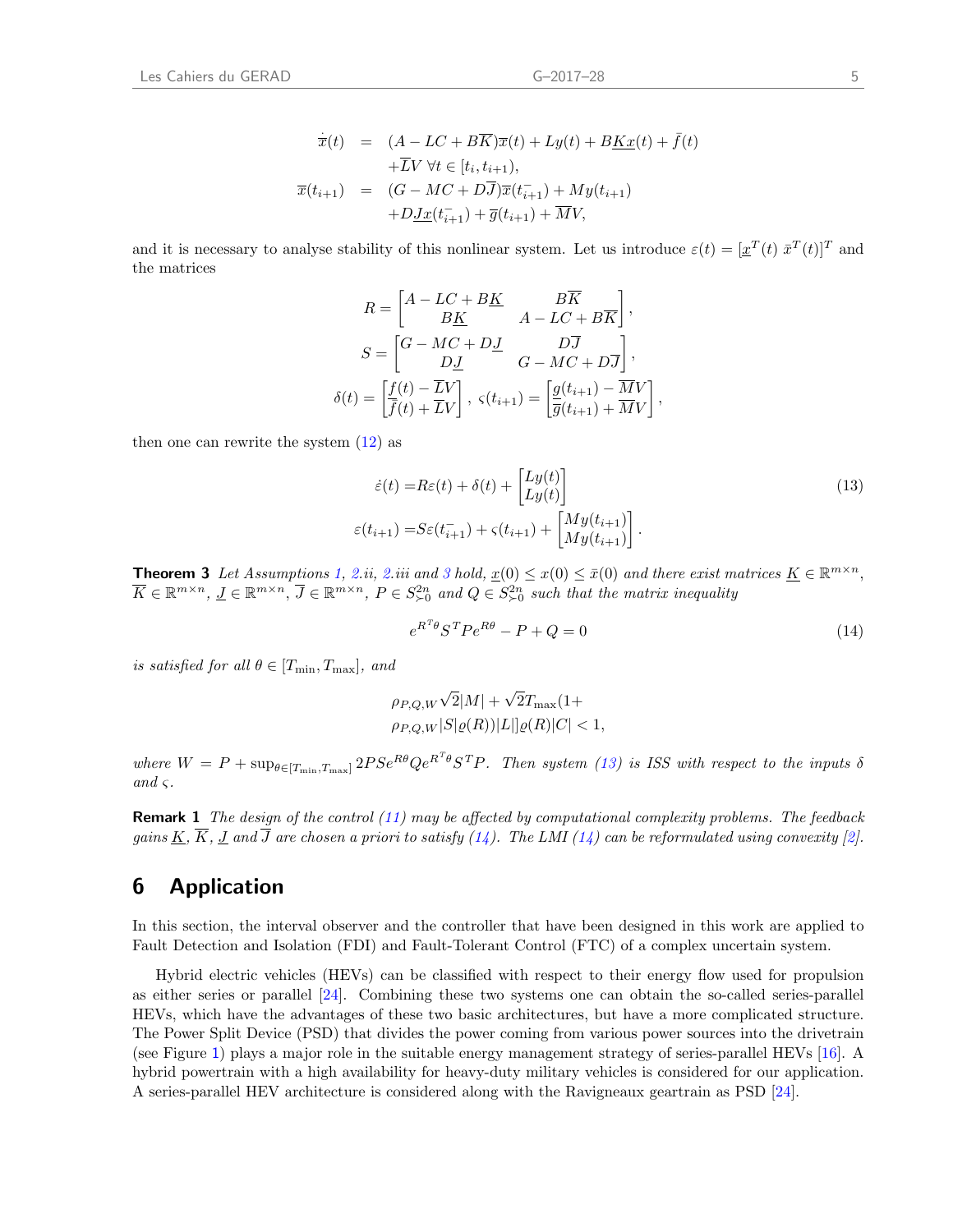<span id="page-9-0"></span>

The considered architecture is comprised of a PSD mounted with shafts connected to two electric machines (EM1 and EM2) through gearboxes, an Internal Combustion Engine (ICE) and transmission with clutch through a gearbox  $[24]$  (see Figure [2](#page-9-0)). The role of a clutch is to connect the driving shaft to a driven shaft, so that the driven shaft may be started or stopped at will, without stopping the driving shaft. In conventional vehicles, the clutch allows for power to be transmitted from the ICE to the wheels in order to change the speed ratio using the gearbox [\[24\]](#page-12-13).

The behavior of the clutch is nonlinear, and two different states are considered: the slipped (open) one and the locked (closed) one. During the locked position of the clutch, the system is considered as a single equivalent inertia: the disks are rigidly coupled with each other.

<span id="page-9-1"></span>With reference to the notations in Table [1](#page-9-1), the locked position of the clutch can be modeled by the following equations

$$
J_{CL1} \frac{d}{dt} \Omega_{CL} + f_{CL1} \Omega_{CL} = T_{CL2} - T_{PC},
$$
  

$$
T_{CL1} = T_{CL2} = T_{CL},
$$
  

$$
\Omega_{PC} = \Omega_{CL}.
$$

Table 1: Parameters used in the Application

| Param. Meaning |                                                |
|----------------|------------------------------------------------|
| $T_{CL1}$      | Torque provided upstream of the clutch         |
| $T_{CL2}$      | Torque provided downstream of the clutch       |
| $\Omega_{CL}$  | Speed of the primary shaft after the clutch    |
| $\Omega_{PC}$  | Speed of the secondary shaft before the clutch |
| $f_{CL1}$      | Friction coefficient of the shaft              |
| $J_{CL1}$      | Inertia of the shaft                           |

Let us consider a failure mode of the braking phase of the heavy-duty military vehicle with  $T_{CL1} = T_{CL2} = 0$ , and assume that there is a coefficient  $\kappa = 1$ , which is added to the friction coefficient  $f_{CL1}$  at all instants  $t = 3k$  with  $k \in \mathbb{Z}_+$ . The case where a decrease in normal force leads to an increase in friction is considered. This situation leads to a negative friction coefficient [\[25\]](#page-12-15). For the application, the case with  $f_{CL1} = -0.5$  and  $J_{CL1} = 1kg.m^2$  is considered. Dissipation losses, vibration, abrasion and temperature effects are neglected. Then this failure mode can be represented by the following system with  $x(t) = \Omega_{CL}$  and  $u(t) = T_{PC}$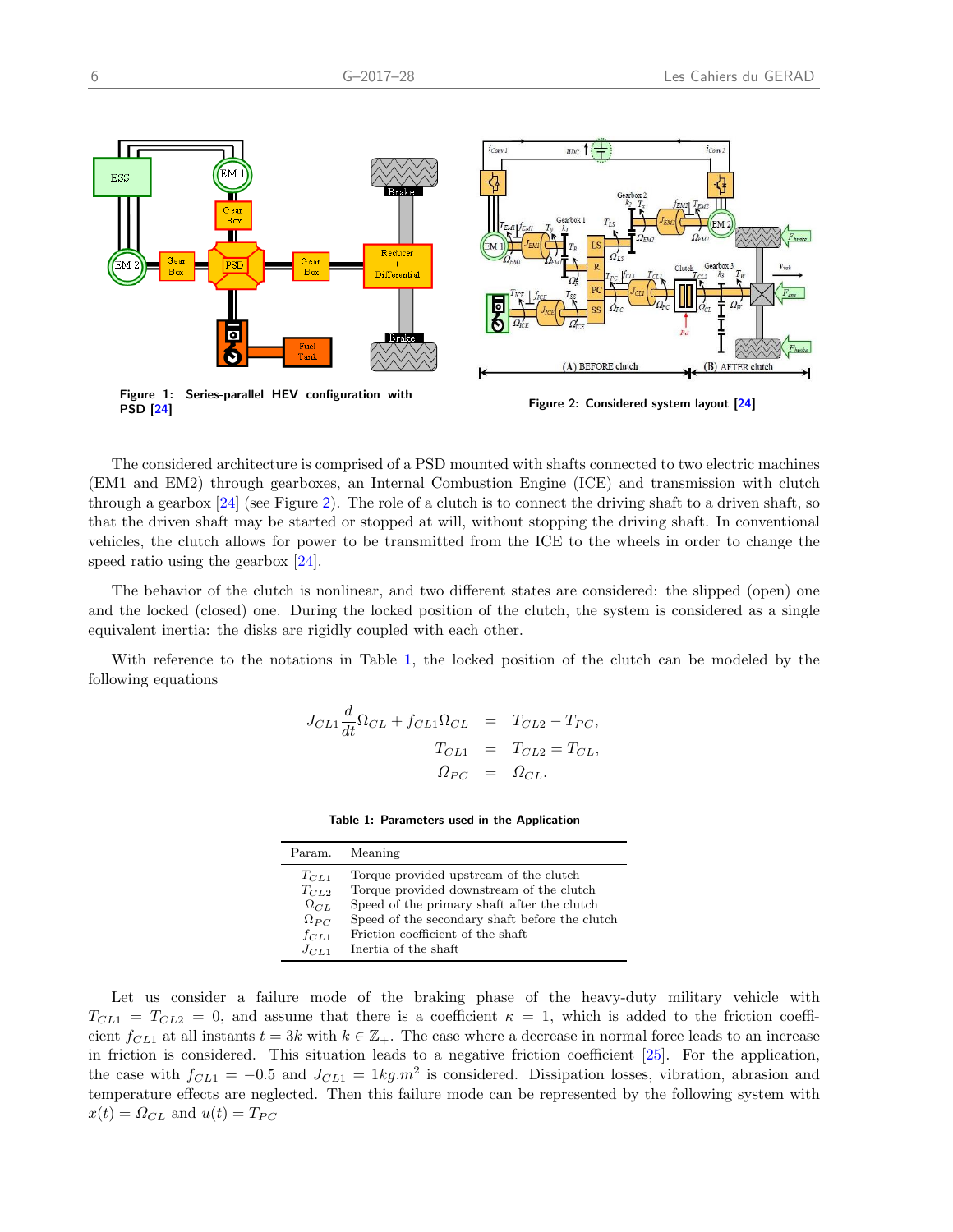<span id="page-10-0"></span>
$$
\begin{array}{rcl}\n\dot{x}(t) & = & ax(t) + bu(t) + f(t) \quad \forall t \neq 3k, \ k \in \mathbb{Z}_+, \\
x(t) & = & hx(t^-) + du(t) + g(t) \quad \forall t = 3k, \ k \in \mathbb{Z}_+, \\
y(t) & = & cx(t) + v(t),\n\end{array} \tag{15}
$$

where  $a, b, c, d$  and  $h$  are defined as follows

$$
a = \frac{-f_{CL1}}{J_{CL1}} = 0.5, \ b = \frac{-1}{J_{CL1}} = -1,
$$
  

$$
c = 10, \ d = -1, \ h = \frac{-f_{CL1} + \kappa}{J_{CL1}} = 1.5,
$$

and  $x(t) \in \mathbb{R}$ ,  $y(t) \in \mathbb{R}$  are the state and the output, respectively. The external disturbances and noises  $f(t)$ ,  $g(t)$  and  $v(t)$  for simulation are selected as follows

$$
f(t) = \beta \sin(2t), \ g(t) = \delta \sin(t),
$$
  

$$
v(t) = V \cos(t),
$$

where  $\beta = 10^{-3}$ ,  $\delta = 10^{-2}$  and  $V = 2$  are given parameters. Thus,

$$
\underline{f}(t) = -\beta, \ f(t) = \beta, \n\underline{g}(t) = -\delta, \ \overline{g}(t) = \delta.
$$

Assumption [3](#page-6-3) is then satisfied. Assumption [2.](#page-6-1)ii is verified for  $l = 0$ :  $a - lc = 0.5$  is Metzler but not Hurwitz stable. Assumption [2.](#page-6-1)iii is verified for  $m = 0.14$ :  $g - mc = 0.1$  is nonnegative. By applying Matlab YALMIP toolbox [\[21\]](#page-12-16) with discretization to solve the LMIs we found that Assumption [2.](#page-6-1)i holds for all  $\theta \in [0, 4.6051]$ . Then the system [\(9\)](#page-7-1) with the minimum dwell-time  $\theta \in [0, 4.6051]$  is ISS. Therefore all conditions of Theorem [2](#page-7-2) are satisfied and the interval observer [\(9\)](#page-7-1) solves the problem of interval state estimation for the Fault Detection and Isolation (FDI). The results of simulation are shown in Figure [3](#page-11-8) where the solid line represents the state x, and the dash lines are used for the interval estimates  $\underline{x}$  and  $\overline{x}$  which are given in the logarithmic scale.

The default on the state is detectable and isolable since x appears in the Analytical Redundancy Relation [\(15\)](#page-10-0) and the Fault signature matrix is distinguishable. Hence it is required to stabilize the state, which represents the speed of the primary and secondary shaft after and before the clutch during the braking phase of the heavy-duty military vehicle in the considered failure mode. The time response is required to be less than 60 seconds. Equations [14](#page-8-2) and [6](#page-10-0) are satisfied for  $\bar{k} = 0.1, \underline{k} = 0.65, \bar{j} = 0.1$  and  $j = -0.15$ . The matrices

$$
R = \begin{bmatrix} -0.15 & -0.1 \\ -0.65 & 0.4 \end{bmatrix}, S = \begin{bmatrix} 0.25 & -0.1 \\ 0.15 & 0 \end{bmatrix}
$$

satisfy all conditions of Theorem [3](#page-8-3) for all  $\theta \in [0, 4.6051]$  and the controller [\(11\)](#page-7-3) solves the problem of stabilization of the speed  $\Omega_{CL}$ . Then the system [\(7\)](#page-6-0), [\(9\)](#page-7-1), [\(11\)](#page-7-3) is ISS with respect to the inputs f and g. The results of simulation are shown in Figure [4](#page-11-8) where the solid line represents the state  $x$ , and the dash lines are used for the interval estimates  $\underline{x}$  and  $\overline{x}$ . From these results we can conclude that the speed  $\Omega_{CL}$  is stabilized and the time response which is  $t_R \approx 32$  seconds meet the time response requirements.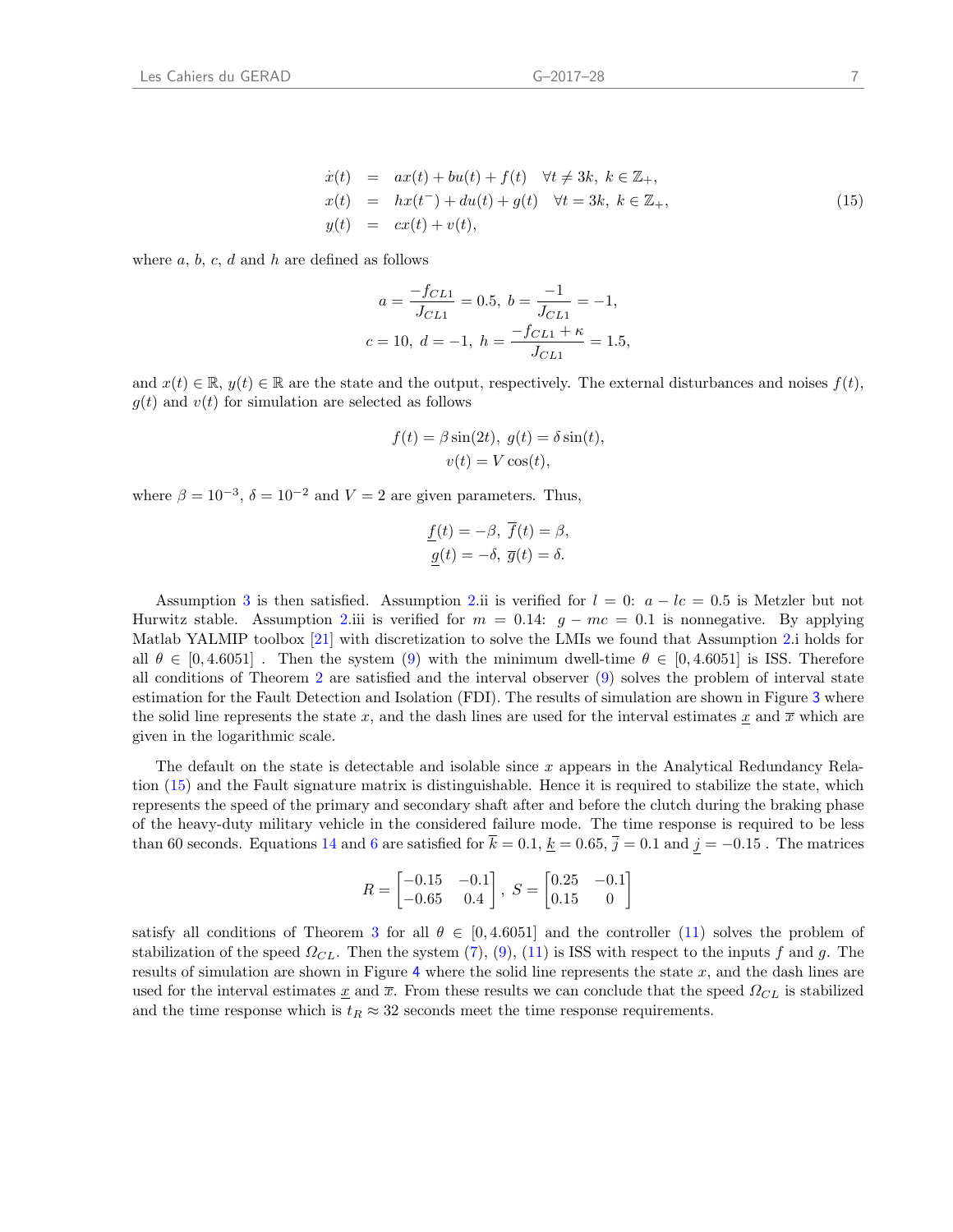<span id="page-11-8"></span>



Figure 3: Results of the simulation of the interval state estimation

Figure 4: Results of the simulation of the stabilization

# 7 Conclusion

The problems of interval estimation and robust stabilization for a class of linear hybrid systems subject to signal uncertainties have been considered in this paper. The goal of the proposed approach is to take into account the presence of disturbance or uncertain parameters during the synthesis. A new approach for output feedback design is proposed for this class of systems where an interval observer is used instead of a conventional one. Knowing the estimates of the upper and the lower bounds of the state, the problem of output stabilization is reduced to a problem of robust state feedback design. The stability can be checked using linear matrix inequalities (LMIs). Efficiency of the proposed approach is shown on computer simulations for Fault Detection and Isolation (FDI) and Fault-Tolerant Control (FTC) of a power split device with clutch for heavy-duty military vehicles. Future work can focus on nonlinear hybrid systems with parameter uncertainties, and the reformulations of the conditions of the LMIs [\(14\)](#page-8-2) and [\(6\)](#page-10-0) using convexity.

## References

- <span id="page-11-4"></span>[1] G. Besançon. Nonlinear Observers and Applications, volume 363 of Lecture Notes in Control and Information Sciences. Springer, 2007.
- <span id="page-11-7"></span>[2] S. Boyd, L. El Ghaoui, E. Feron, and V. Balakrishnan. Linear matrix Inequalities in system and control theory, volume 15. SIAM, 1994.
- <span id="page-11-0"></span>[3] M. Branicky. Introduction to Hybrid Systems. Springer, 2005.
- <span id="page-11-1"></span>[4] C. Briat. Convex conditions for robust stability analysis and stabilization of linear aperiodic impulsive and sampled-data systems under dwell-time constraints. Automatica, 49:3449–3457, 2013.
- <span id="page-11-2"></span>[5] C. Briat. Dwell-time stability and stabilization conditions for linear positive impulsive and switched systems. arXiv:1608.02741, 2016.
- <span id="page-11-5"></span>[6] K. Chen, L.M. Goh, G.W. He, V. Bhamidi, P.J.A. Kenis, C.F. Zukoski, and Braatz R.D. Identification of nucleation rates in droplet-based microfluidic systems. Chem. Eng. Sci., 77:235–241, 2012.
- <span id="page-11-3"></span>[7] Y. Chen, S. Fei, and K. Zhang. Stabilization of impulsive switched linear systems with saturated control input. Nonlinear Dynamics, 69(3):793–804, August 2012.
- <span id="page-11-6"></span>[8] S. Dashkovskiy and A. Mironchenko. Input-to-state stability of nonlinear impulsive systems. SIAM J. Control Optim., 51(3):1962–1987, 2013.